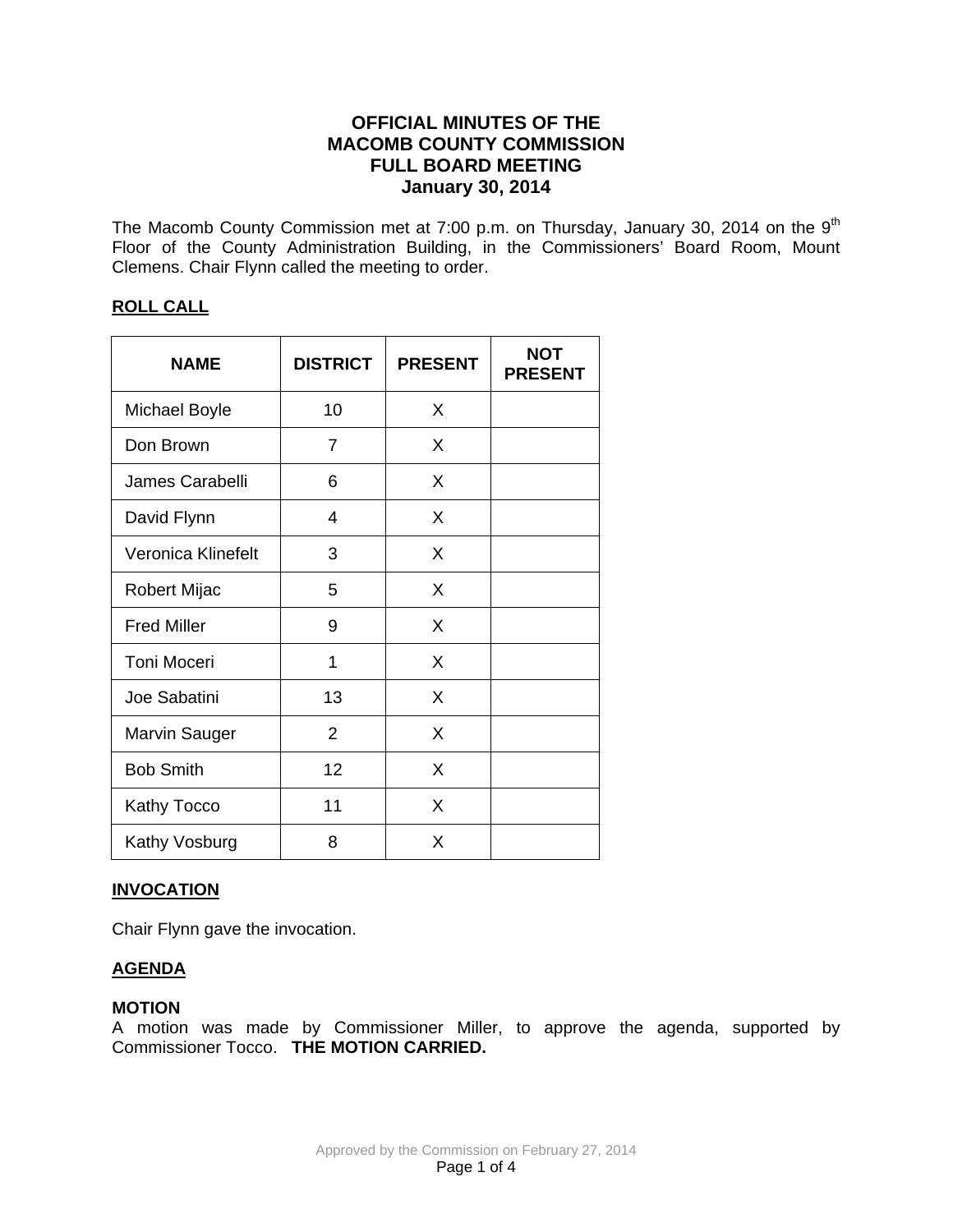## **MINUTES**

## **MOTION**

A motion was made by Commissioner Vosburg, to approve the minutes dated December 19, 2013 & January 16, 2014 (FB) and January 13, 2014 (Org), supported by Commissioner Sauger. **THE MOTION CARRIED**.

### **PUBLIC PARTICIPATION**

Charles Rizzo, Rizzo Environmental Services

## **PUBLIC HEARING ON PARKS AND RECREATION MASTER PLAN**

None

## **CORRESPONDENCE FROM THE EXECUTIVE**

**None** 

## **HEALTH & HUMAN SERVICES COMMITTEE MEETING – January 27, 2014**

No recommendations

## **INFRASTRUCTURE COMMITTEE MEETING – January 28, 2014**

No recommendations

# **FINANCE COMMITTEE MEETING – January 29, 2014**

The reading of the recommendations from the Finance Committee was waived and a motion was made by Chair Miller, supported by Vice-Chair Moceri, to adopt the committee recommendations.

- **R14-007** Approve a budget amendment to the 2013/14 MCCSA Head Start budget in the amount of \$35,427; further, this budget action addresses budgetary issues only. It does not constitute the Commission's approval of any County contract. If a contract requires Commission approval under the County's Contracting Policy or the County's Procurement Ordinance, such approval must be sought separately; further, a copy of this Board of Commissioners' action is directed to be delivered forthwith to the Office of the County Executive.
- **R14-008** Approve the contract between the Macomb County Department of Roads and the Michigan Department of Transportation for the Hagen Road Bridge Replacement Project scheduled for 2014; further, a copy of this Board of Commissioners' action is directed to be delivered forthwith to the Office of the County Executive.

# **THE MOTION CARRIED.**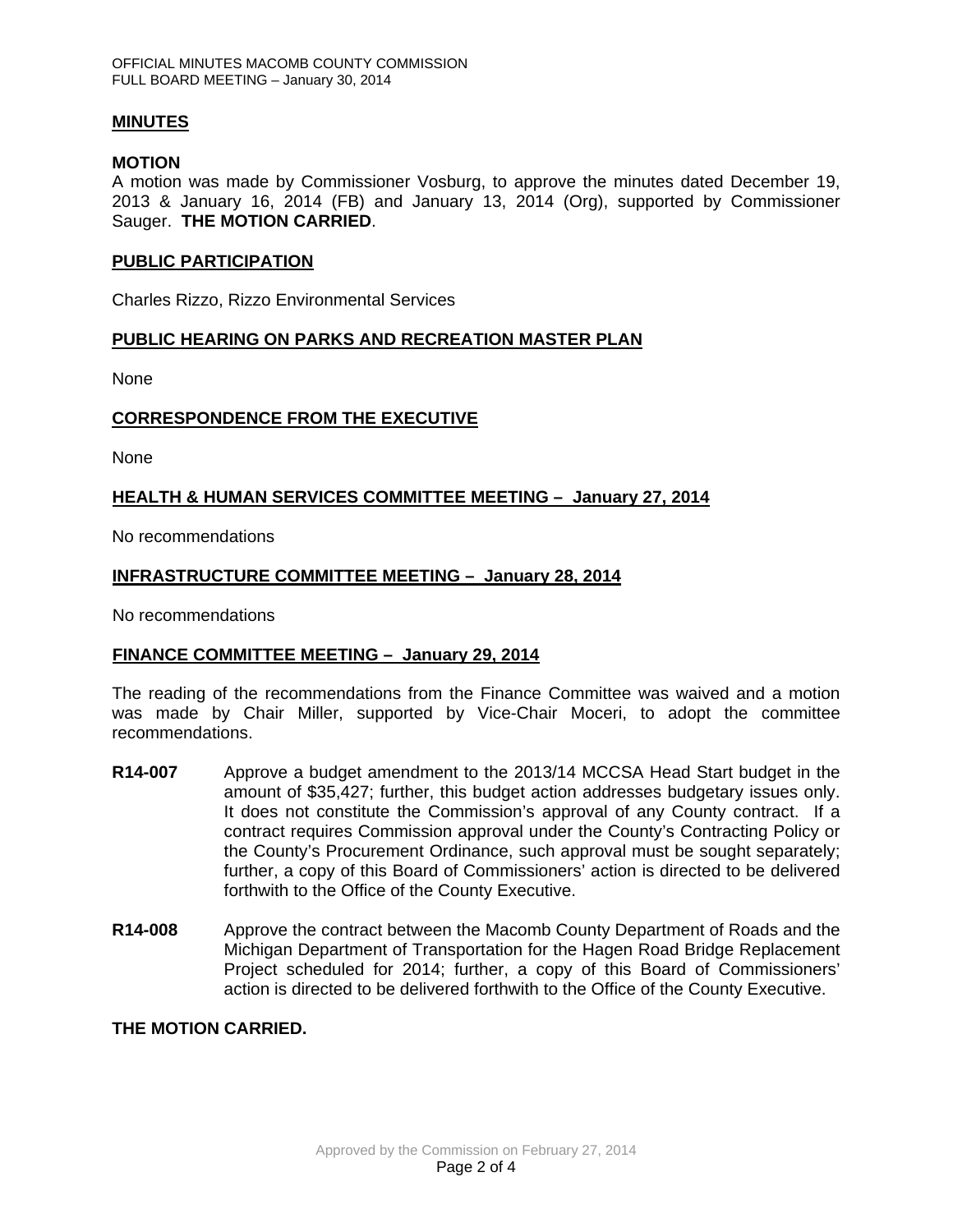## **BOARD CHAIR REPORT**

Chair Flynn gave his report.

### **MOTION**

**R14-009** A motion was made by Commissioner Smith, to receive and file the Board Chair report, supported by Commissioner Miller. **THE MOTION CARRIED.**

#### **RESOLUTION**

#### **MOTION**

A motion was made by Commissioner Miller to postpone this resolution to the February 26<sup>th</sup> 9 a.m. Finance Committee Meeting, supported by Moceri.

A roll call vote was taken:

Voting Yes was: Miller, Moceri, Tocco, Flynn, Sauger and Klinefelt. There were 6 Yes votes. Voting No was: Sabatini, Smith, Vosburg, Boyle, Brown, Carabelli and Mijac. There were 7 No votes.

# **THE MOTION FAILED.**

#### **R14-010 MOTION**

A motion was made by Commissioner Brown, supported by Commissioner Carabelli to adopt a resolution requesting the Macomb County Executive to consider nominating qualified persons to the Macomb County Solid Waste Planning Committee (offered by Brown; recommended by Infrastructure Committee on 01/28/14)

Commissioner Vosburg made a friendly amendment to add the word "consider" (added above) and change the second to last paragraph to read: "by these presence…consider offering to this body." Commissioners Brown and Carabelli accepted the friendly amendment.

A roll call vote was taken:

Voting Yes was: Brown, Carabelli, Mijac, Sabatini, Smith, Vosburg, Boyle and Flynn. There were 8 Yes votes. Voting No was: Klinefelt, Miller, Moceri, Tocco and Sauger. There were 5 No votes.

### **THE MOTION CARRIED.**

## **PRESENTATIONS BY BID RESPONDENTS FOR BOARD OF COMMISSIONERS INDEPENDENT COUNSEL:**

- a) Beier Howlett
- b) Bellanca LaBarge
- c) Clark Hill
- d) Dickinson Wright
- e) Secrest Wardle
- f) Seibert and Dloski

### **NEW BUSINESS**

Commissioner Boyle indicated that St. Clair Shores has teamed up with Eastpointe and Roseville and they have their own system for potholes, they do not need to call 911, they can call the local DPW.